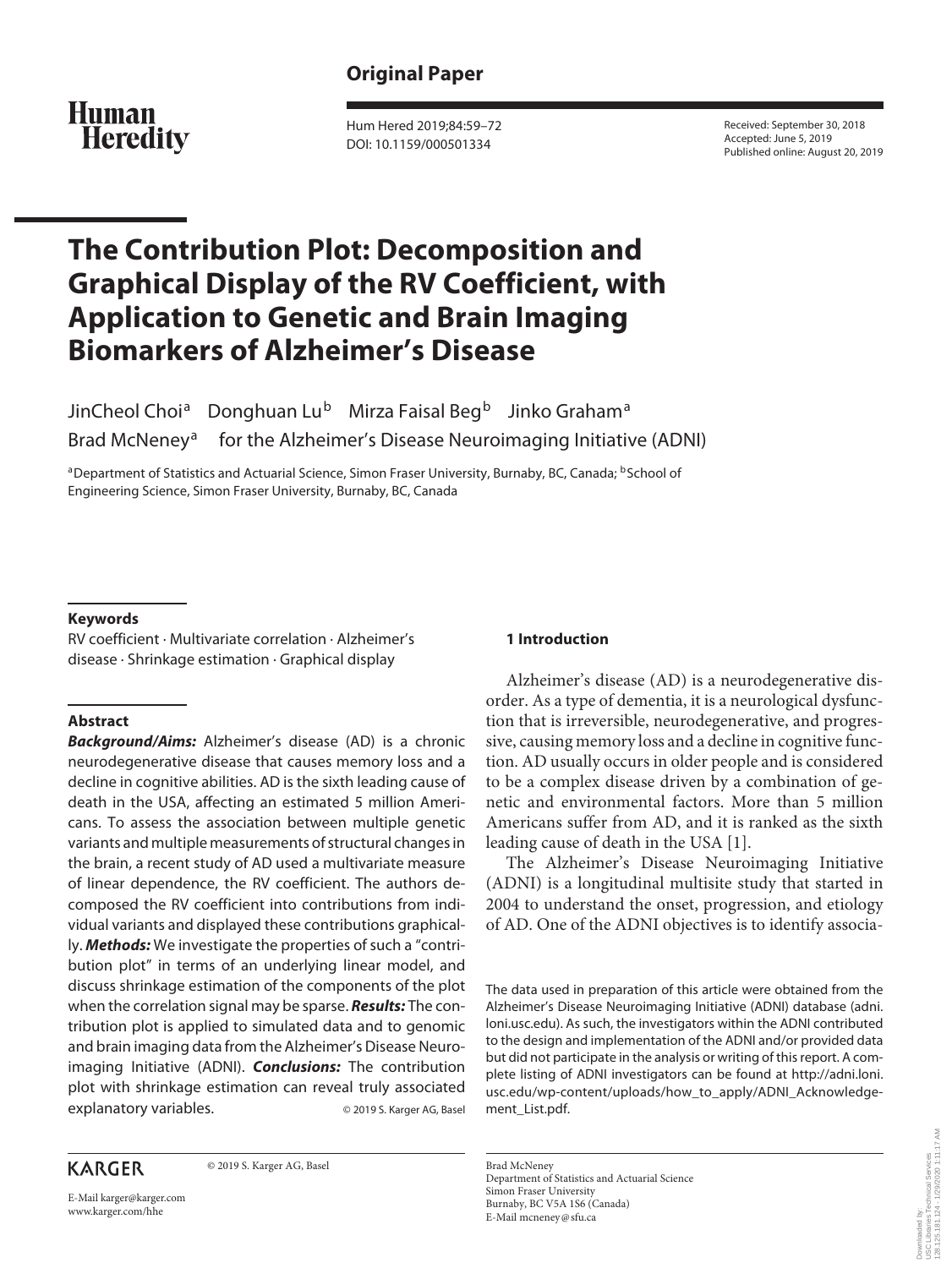**Fig. 1.** Sample contribution plot for data simulated as described in section 2.2 (sample data set 3) using the methods of section 2.1. The vertical axis is the contribution of each explanatory variable to a modified RV coefficient designed to identify sparse correlation signals (section 2.1). The horizontal axis is the index of the explanatory variables. The horizontal line is the estimated 95th percentile of the distribution of the maximum contributions under no association, where the maximum is over all explanatory variables. The estimate is based on an empirical null distribution from 5,000 data sets in which the rows of the matrix of explanatory variables are permuted. Individual contributions that exceed the 95% threshold are considered noteworthy.



<span id="page-1-0"></span>tions between genetic and brain imaging biomarkers of AD [[2\]](#page-12-1). Neuroimaging studies such as the ADNI feature multivariate data sets, typically composed of large numbers of genotypes and phenotypes. For example, the data set in the study by Szefer et al. [[3\]](#page-12-2) consisted of 75,181 single nucleotide polymorphism (SNP) genotypes and 56 brain phenotypes derived from MRI scans.

<span id="page-1-1"></span>To measure the association between multivariate data sets, many different correlation coefficients have been introduced. One of the most popular is the RV coefficient, which measures the linear association between two data sets by estimating the population vector correlation coefficient  $\rho_V$  [\[4\]](#page-12-3). When both data sets consist of a single variable, RV is the squared Pearson correlation coefficient and  $\rho_V$  is the squared population correlation coefficient.

In the study by Szefer et al. [\[3](#page-12-2)], the RV coefficient is used to summarize the multivariate association between brain phenotypes and SNPs in AD linkage regions. The authors performed a test of the null hypothesis  $\rho_V = 0$  versus the alternative hypothesis  $\rho_V > 0$ , and they rejected the null hypothesis. In a post hoc investigation, they decomposed the RV coefficient into contributions from each SNP and plotted the result [[3;](#page-12-2) Fig. 5]. A sample contribution plot using the methods described in section 2.1 of this paper is given in Figure 1. The plot suggests that the association between the multivariate data matrices of explanatory and response variables is driven by the 30th and 70th explanatory variables.

In this report we investigate the properties of the contribution plot in terms of an underlying linear model, and discuss estimation of the components of the plot when

the correlation signal may be sparse. The contribution plot is applied to simulated data sets and to genetic and brain imaging data from the ADNI study.

#### **2 Materials and Methods**

#### *2.1 The Contribution Plot*

<span id="page-1-2"></span>In this section, we define the RV coefficient and its population counterpart, the multivariate correlation coefficient  $\rho_V$ , following Josse and Holmes [[4](#page-12-3)]. Our intended use of the RV coefficient is to investigate correlations between matrices of genetic marker genotypes and brain phenotypes, and our descriptions will be in those terms, though the methods apply in any multivariate setting. We decompose  $\rho_V$  into contributions from each genetic marker, and study the form of such contributions under a multivariate linear model for brain phenotypes given genomic data. Finally, we discuss shrinkage estimation of the contributions that may be useful when the correlation signal is sparse. By sparse we mean few nonzero pairwise correlations between genotypes and phenotypes.

Let  $X = (X_1, \ldots, X_p)$  denote a random vector of p explanatory variables and  $Y = (Y_1, \ldots, Y_q)$  denote a random vector of *q* response variables. A measure of population correlation between *X* and *Y*  $[5]$  is

<span id="page-1-3"></span>
$$
\rho_V(X,Y) = \frac{\sum_{k=1}^{p} \sum_{l=1}^{q} \text{cov}^2(X_k, Y_l)}{\sqrt{\sum_{k=1}^{p} \sum_{l=1}^{p} \text{cov}^2(X_k, X_l) \sum_{k=1}^{q} \sum_{l=1}^{q} \text{cov}^2(Y_k, Y_l)}}
$$
\n(1)

where cov() denotes population covariance. The coefficient  $\rho_V$ may be viewed as an extension of the squared population correlation to the multivariate setting.

Suppose we have *n* independent and identically distributed realizations of *X* and *Y*, arranged row-wise as data matrices  $X(n \times p)$ and  $Y(n \times q)$ , respectively. Let  $X_k$  denote the *k*-th column of **X**, i.e., the vector of genotypes for genetic marker *k*. Similarly, let *Y*.*l* denote the *l*-th column of **Y**, i.e., the vector of measurements for phe-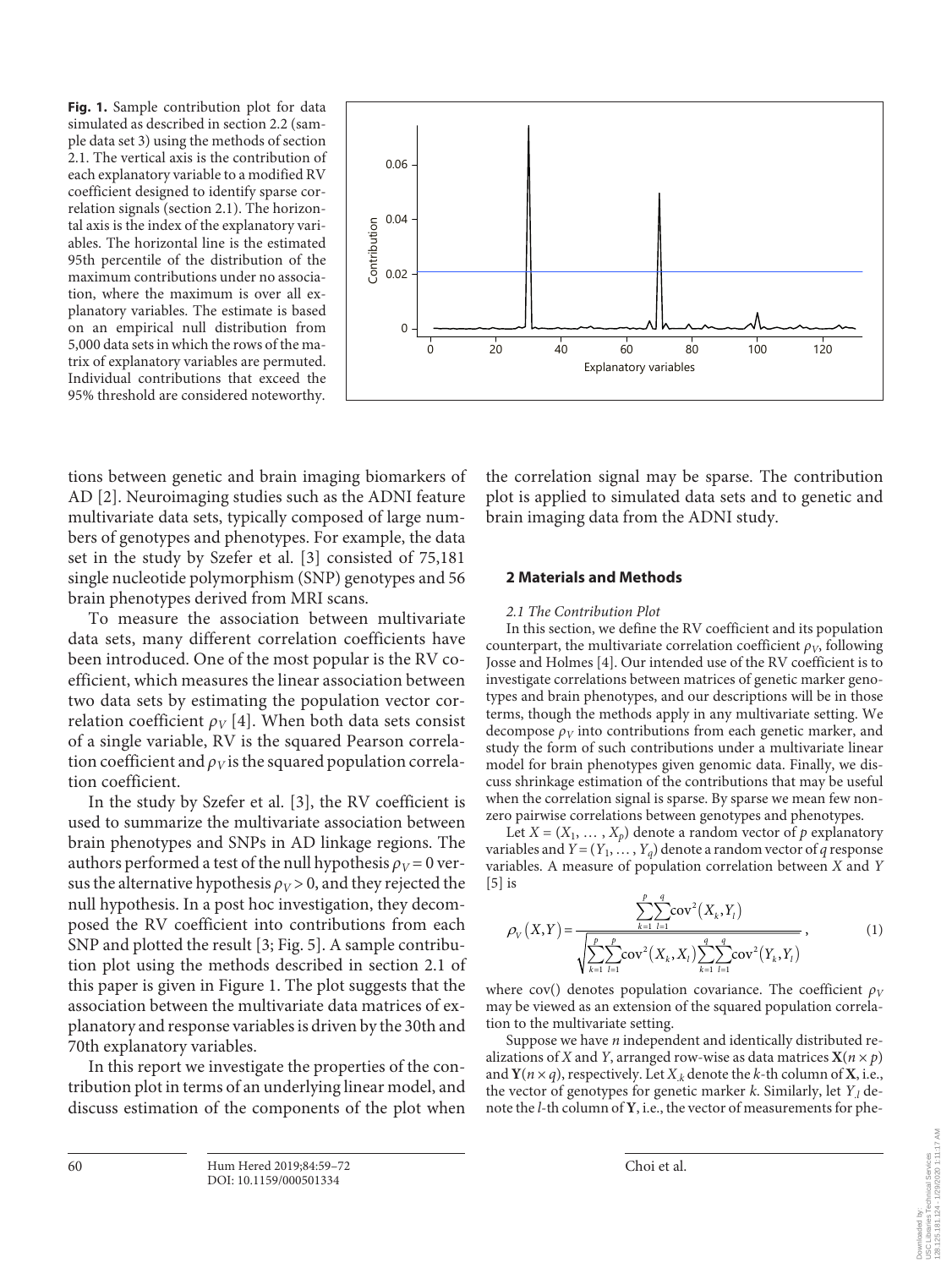notype *l*. The multivariate correlation coefficient in equation 1 can be estimated by the RV coefficient, obtained by replacing population covariances such as  $cov(X_k, Y_l)$  with their sample counterparts  $cov(X_k, Y_l)$ :

$$
RV(X, Y) = \frac{\sum_{k=1}^{p} \sum_{l=1}^{q} cov^{2}(X_{.k}, Y_{.l})}{\sqrt{\sum_{k=1}^{p} \sum_{l=1}^{q} cov^{2}(X_{.k}, X_{.l}) \sum_{k=1}^{q} \sum_{l=1}^{q} cov^{2}(Y_{.k}, Y_{.l})}}.
$$
(2)

Josse and Holmes [\[4\]](#page-12-3) and Appendix A in Choi's thesis [[6](#page-12-5)] give alternate forms of the RV coefficient.

From equation 2, the contribution of the *k*-th genetic marker to the RV coefficient is proportional to

$$
\hat{\mathcal{C}}_k = \sum_{l=1}^q \text{cov}^2(X_k, Y_l). \tag{3}
$$

The notation  $\hat{C}_k$  reflects the fact that the contribution of genetic marker *k* to the RV coefficient is an estimate of a corresponding contribution to  $\rho_V(\mathbf{X}, \mathbf{Y})$ :

$$
\mathcal{C}_k = \sum_{l=1}^q \text{cov}^2(X_k, Y_l). \tag{4}
$$

The covariances that compose  $C_k$  can be derived under a linear model for the association between *X* and *Y*. Such a model is consistent with the RV coefficient measuring the linear relationship between two multidimensional data sets. In fact,

$$
C_k = \sum_{l=1}^q \left\{ \beta_{kl} \text{var}\left(X_k\right) + \sum_{k' \ge k} \beta_{k'l} \text{cov}\left(X_k, X_{k'}\right) \right\}^2, \tag{5}
$$

where  $\beta_{kl}$  is the coefficient of  $X_k$  in the regression of  $Y_l$  on  $X$  [\[6\]](#page-12-5). Equation 5 shows that  $C_k$  depends on not only the regression coefficients, but also the variance of  $X_k$  and the covariances between  $X_k$ and the other components of *X*. Some simplification of the contributions is obtained by scaling each  $X_k$  by its standard deviation, so that the variance terms become one and covariances become correlations. Letting *X*\* and *Y*\* denote the standardized variables, the contribution of genetic marker *k* to  $\rho_V(X^*, Y^*)$  is

$$
C_k^* = \sum_{l=1}^q \left\{ \beta_{kl}^* + \sum_{k' \neq k} \beta_{k'l}^* \text{cor}\left(X_k^*, X_{k'}^*\right) \right\}^2, \tag{6}
$$

where  $\beta_{kl}^*$  is the coefficient of the standardized  $X_k^*$  in the regression of the standardized  $Y_l^*$  on  $X^*$ . Thus, genetic marker  $k$  makes a nonzero contribution to  $\rho_V(X^*, Y^*)$  if it is directly associated with one or more  $Y_l$  (i.e.,  $\beta_{kl} \neq 0$  for one or more *l*) *or* if it is correlated with one or more  $X_k'$  that is/are directly associated with one or more  $Y_l$ (i.e., there is a *k'* such that cor(*X<sub>k</sub>*, *X<sub>k</sub>'*) ≠ 0 and an *l* such that  $β_k'$ <sub>*l*</sub> ≠ 0). Interestingly, a genetic marker's indirect associations with phenotypes do not play a role in determining its contribution; we return to this point in the analyses of the simulated data.

We now turn to estimation of the contributions to the RV coefficient. The contribution from the *k*-th genetic marker is

$$
\hat{C}_{k}^{*} = \sum_{l=1}^{q} \text{cor}^{2} \left( X_{.k}^{*}, Y_{.l}^{*} \right), \tag{7}
$$

a sum of squared sample correlations. Our studies of simulated data (section 3.1) suggest that when the correlation signal is sparse, in the sense that there are few truly non-zero correlations, and the sample size is modest compared to the number of phenotypes, sampling error in estimates of truly *zero* correlations can obscure the signal of the truly non-zero correlations. A solution is to raise the squared correlations to a power, *α*; i.e., we consider the contributions

$$
\hat{C}_{k}^{*}(\alpha) = \sum_{l=1}^{q} \operatorname{cor}^{2\alpha} \left( X_{.k}^{*}, Y_{.l}^{*} \right), \tag{8}
$$

to a modified RV coefficient

$$
RV(\mathbf{X}^*, \mathbf{Y}^* | \alpha) \propto \sum_{k=1}^{P} \sum_{l=1}^{q} \text{cor}^{2\alpha} (X^*_{.k}, Y^*_{.l}),
$$
\n(9)

<span id="page-2-1"></span><span id="page-2-0"></span>for *α*≥ 1. Raising correlations to powers larger than 2 has the effect of differentially shrinking all estimates toward zero, with estimates near zero shrunken more than those near 1. Independently, Xu et al. [[7](#page-12-6)] arrived at the same modified RV coefficient in the context of testing the null hypothesis  $H_0$ :  $\rho_V(X^*, Y^*) = 0$  versus the alternative hypothesis  $H_1$ :  $\rho_V(X^*, Y^*) > 0$ . In their sum-of-powered-correlations test, SPC(*α*), they employed *RV*(**X**\*, **Y**\*|*α*) as a test statistic and assessed its significance with a Monte Carlo permutation test. They also suggested an adaptive test (aSPC), in which the test statistic is a minimum  $p$  value for the  $SPC(\alpha)$  test over a grid of powers. Though testing is not the focus of this project, we make use of their minimum-*p*-value idea to select a power *α* for the contribution plot. In particular, our contribution plot is of contributions  $\tilde{C}_{k}^{*}(\alpha_{m})$  for the power  $\alpha_{m}$  that minimizes the *p* value of the test based on  $RV(X^*, Y^*|\alpha)$ , for values of  $\alpha$  on a grid. In our study, we chose the grid  $\alpha = 1, 2, 3$ , or 4. The R code [[8](#page-12-7)] to implement the contribution plot is given in the Appendix.

#### <span id="page-2-2"></span>*2.2 Simulated Data Settings*

We applied the contribution plot to simulated multivariate data sets consisting of a matrix of explanatory variables **X** and a matrix of response variables **Y**. Here we summarize the results from three data sets simulated to represent no or a sparse association. To investigate the effect of correlation among explanatory variables and correlation among response variables on the properties of the contribution plot, we simulated data with and without these correlations, as described next.

The simulated data sets consisted of  $p = 130$  explanatory variables and  $q = 25$  response variables on  $n = 100$  subjects. We simulated from a multivariate multiple-regression model

$$
Y = XB + E,
$$

in which  $\mathbf{Y}_{n \times q}$  is a matrix of response variables,  $\mathbf{X}_{n \times p}$  is a matrix of explanatory variables generated from  $MVN(0, \Sigma^X)$ ,  $\mathbf{B}_{p \times q}$  is a coefficient matrix, and **E***n*×*q* is an error matrix generated from  $MVN(0, \Sigma^E)$ .

In our simulation model, we vary the parameters  $\sum^{X}$ ,  $\sum^{E}$ , and **B**. Let  $I_p$  and  $I_q$  denote the  $p \times p$  and  $q \times q$  identity matrices. We summarize the results from three data sets simulated under the following parameter values:

- **Data set 1:** No associations
	- $\Sigma^X = I_p$
	- $\Sigma^E = I_q$
	- $B_{ij} = 0$  for all *i* and *j*
- **Data set 2:** Sparse association; correlated explanatory variables *X*25, … , *X*<sup>35</sup>
	- $\Sigma_{i,j}^X = 0.9$  for  $25 \le i, j \le 35$ , and  $i \ne j$ , with all diagonal entries equal to 1 and all other entries equal to 0
	- $\Sigma^E = I_a$

128.125.181.124 - 1/29/2020 1:11:17 AM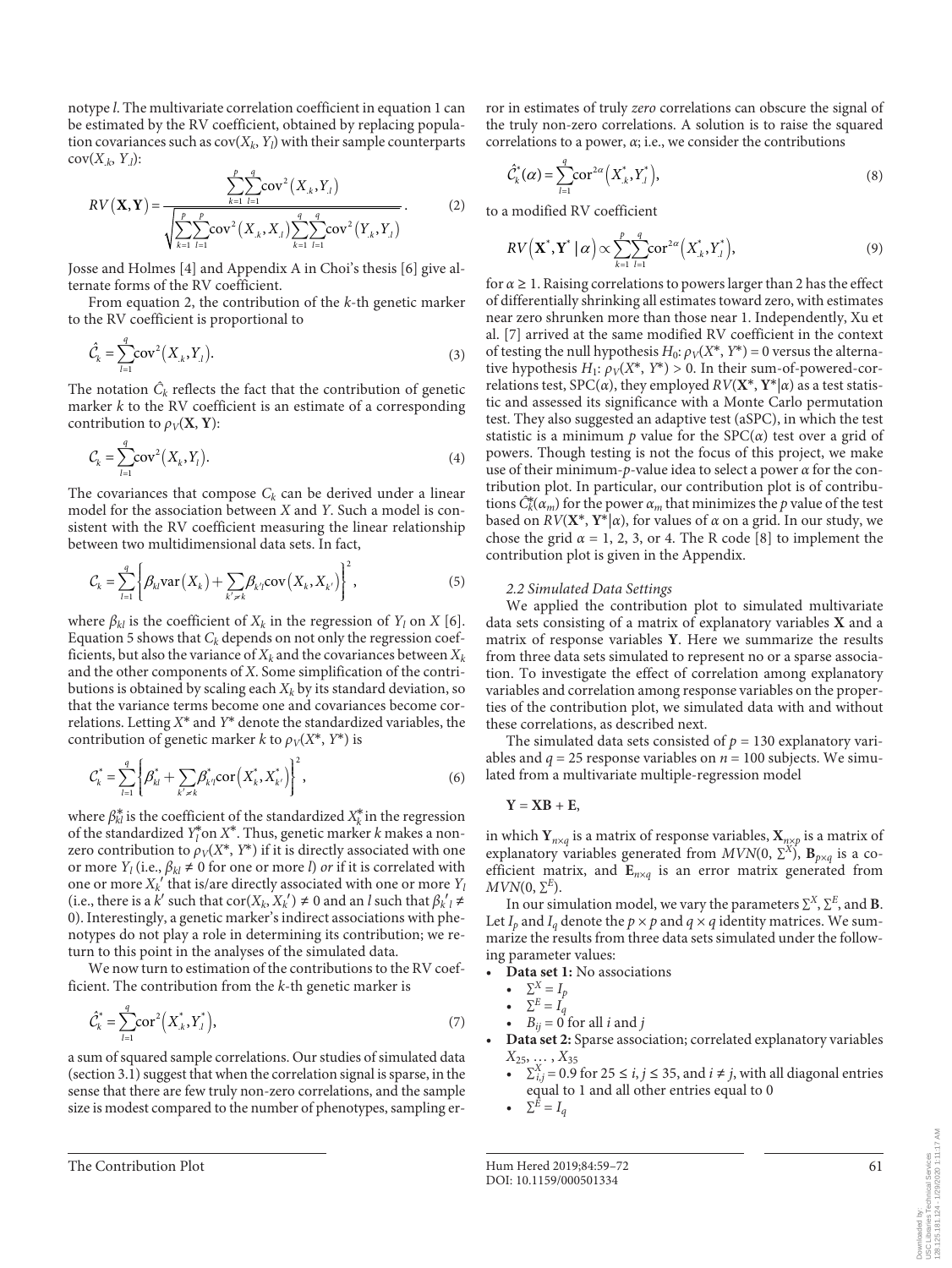**Table 1.** Summary of the number of single nucleotide polymorphisms (SNPs) in the analyzed genes

| Chromosome     | Gene             | SNPs, $n$      |
|----------------|------------------|----------------|
| 1              | CHRNB2           | $\mathbf{1}$   |
| $\mathbf{1}$   | CR1              | 15             |
| $\mathbf{1}$   | ECE1             | 39             |
| $\mathbf{1}$   | <b>MTHFR</b>     | 10             |
| 1              | TF               | 3              |
| $\overline{c}$ | BIN1             | 12             |
| $\overline{2}$ | IL1A             | $\overline{2}$ |
| $\overline{2}$ | IL1B             | 1              |
| 6              | NEDD9            | 69             |
| 6              | PGBD1            | 6              |
| 6              | <b>TNF</b>       | $\mathbf{1}$   |
| 8              | <b>CLU</b>       | $\overline{2}$ |
| 9              | DAPK1            | 82             |
| 9              | IL33             | 14             |
| 10             | CALHM1           | 3              |
| 10             | CH25H            | $\mathbf{1}$   |
| 10             | ENTPD7           | $\overline{4}$ |
| 10             | SORCS1           | 94             |
| 10             | <b>TFAM</b>      | 6              |
| 11             | GAB <sub>2</sub> | 19             |
| 11             | <b>PICALM</b>    | 23             |
| 11             | SORL1            | 33             |
| 15             | ADAM10           | 19             |
| 17             | <b>ACE</b>       | 7              |
| 17             | <b>GRN</b>       | 1              |
| 17             | <b>THRA</b>      | 3              |
| 17             | TNK1             | 3              |
| 19             | <b>APOE</b>      | $\,1$          |
| 19             | EXOC3L2          | $\overline{2}$ |
| 19             | <b>GAPDHS</b>    | $\mathfrak{Z}$ |
| 19             | LDLR             | 9              |
| 20             | CST3             | $\,1$          |
| 20             | <b>PRNP</b>      | 4              |
| Total          |                  | 493            |

- $B_{30,1} = B_{70,10} = 1$ , so that  $X_{30}$  and  $X_{70}$  are causally associated with  $Y_1$  and  $Y_{10}$ , respectively
- **Data set 3:** Sparse association; correlated errors  $E_1, \ldots, E_{15}$ , and hence correlated responses
	- $\Sigma^X = I_p$
	- $\Sigma_{i,j}^E = \dot{0}.9$  for  $1 \le i, j \le 15$ , and  $i \ne j$ , with all diagonal entries of ∑*E* equal to 1 and all other entries equal to 0
	- $B_{30,1} = B_{70,10} = 1$ , so that  $X_{30}$  and  $X_{70}$  are causally associated with  $Y_1$  and  $Y_{10}$ , respectively

Further simulation settings were considered in the thesis by Choi [[6](#page-12-5)] (chapter 4), but we do not present them here.

#### *2.3 ADNI Data Description*

In this section we describe the ADNI data used to illustrate the contribution plot.

#### 2.3.1 Subjects

Both the SNP and the brain imaging data considered in this analysis were from the ADNI Phase 1 (ADNI-1) study, which was run in the years 2004 through 2009. Our interest was in genetic variation that predicts structural differences in the brain *before* subjects experience memory loss. Hence, we considered data from the 200 cognitively normal (CN) subjects only. Further details about the ADNI-1 study design are available on the ADNI website (http://adni.loni.usc.edu/study-design/).

#### <span id="page-3-0"></span>2.3.2 Genotype Data

<span id="page-3-1"></span>Genotyping was performed as described by Saykin et al. [[9](#page-12-8)]. Genotypes were processed according to standard quality control and imputation procedures to fill in missing values as described by Szefer [[1](#page-12-0)0]. SNPs were chosen from the top 40 AD candidate genes listed on the AlzGene database as of June 10, 2010. After data processing, 179 subjects with data on 493 SNPs in 33 genes remained for analysis. Table 1 gives a summary of gene names and the numbers of SNPs from each gene. The SNP names are given in Appendix C of Choi's thesis [\[6\]](#page-12-5).

## <span id="page-3-2"></span>2.3.3 Imaging Phenotype Data

The phenotypes, as defined by Wang et al. [\[11](#page-12-0)], were derived from baseline MRI scans taken for the ADNI-1 study. The MRI measurements were of volumes or cortical thicknesses of 56 brain regions (Table 2), adjusted for covariates such as age, gender, education level, handedness, and baseline intracranial volume.

## 2.3.4 Adjustment for Potential Confounders

Following Szefer et al. [\[3\]](#page-12-2), the phenotypes and genotypes were adjusted for ethnicity and APOE genotypes. Ethnicity was represented by the top 10 principal components of a genome-wide set of approximately independent genetic markers. Adjusted variables were taken to be the residuals from a linear regression on these principal components and APOE genotype categories.

## 2.3.5 Standardization

Data cleaning and adjustment for confounders led to a 179  $\times$ 493 matrix of explanatory variables **X** and a 179 × 52 matrix of response variables **Y**. Each column of **X** and of **Y** is a residual and therefore has a sample mean of zero. The final step of data preparation was to standardize each column of **X** and **Y** by division by their standard deviation.

## **3 Results**

## *3.1 Simulated Data Results*

We applied the contribution plot to each of the data sets simulated as described in section 2.2. For each data set, we report the *p* value for the aSPC test and show the contribution plot. Recall that the contribution plot is of the contributions to  $RV(X^*, Y^* | \alpha_m)$  for the value  $\alpha_m$  that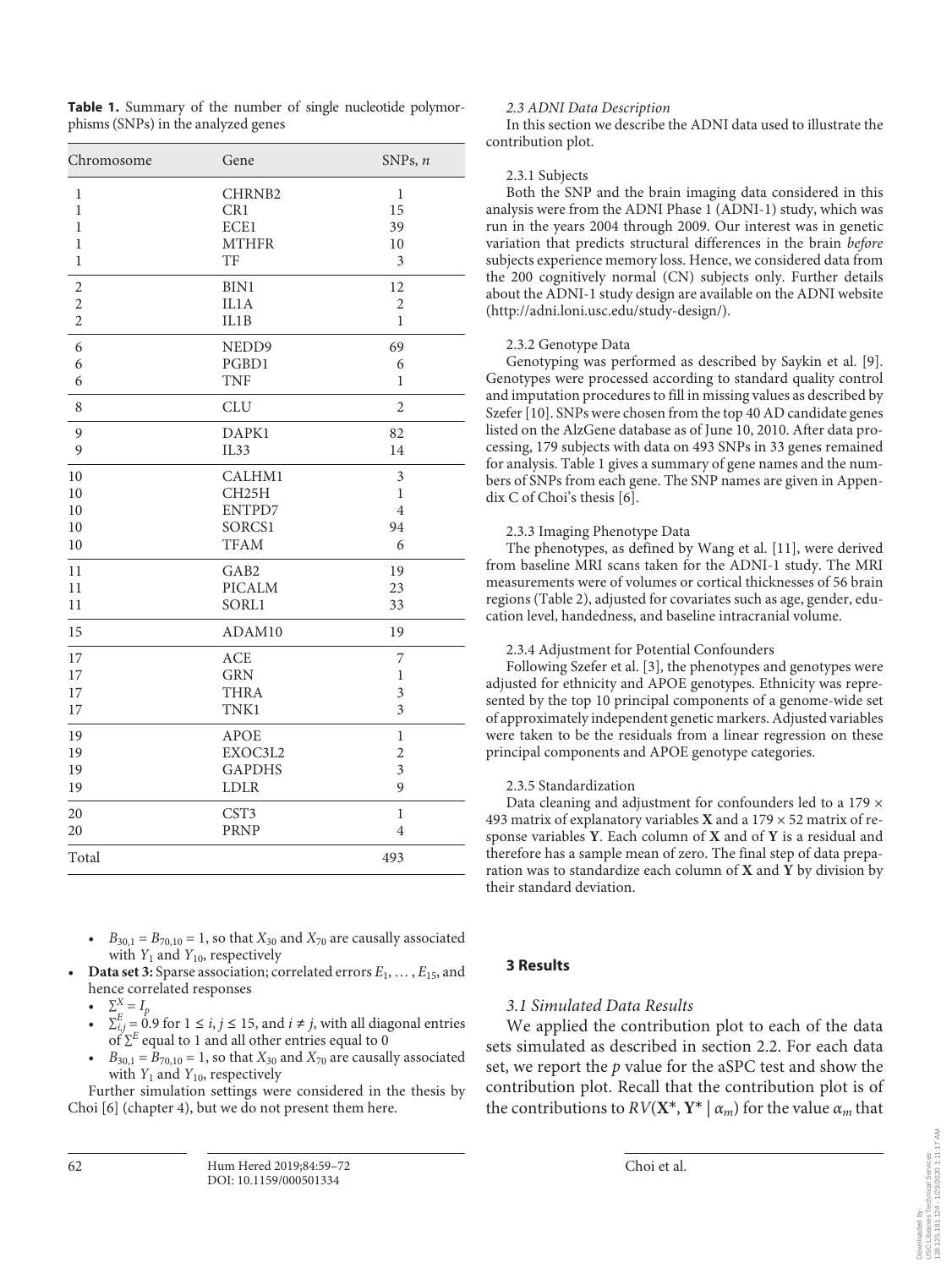| Phenotype ID  | Measurement    | Cerebral region                                                                                                                                       |
|---------------|----------------|-------------------------------------------------------------------------------------------------------------------------------------------------------|
| AmygVol       | Volume         | Amygdala                                                                                                                                              |
| CerebCtx      | Volume         | Cerebral cortex                                                                                                                                       |
| CerebWM       | Volume         | Cerebral white matter                                                                                                                                 |
| HippVol       | Volume         | Hippocampus                                                                                                                                           |
| InfLatVent    | Volume         | Inferior lateral ventricle                                                                                                                            |
| LatVent       | Volume         | Lateral ventricle                                                                                                                                     |
| EntCtx        | Thickness      | Entorhinal cortex                                                                                                                                     |
| Fusiform      | Thickness      | Fusiform gyrus                                                                                                                                        |
| InfParietal   | Thickness      | Inferior parietal gyrus                                                                                                                               |
| InfTemporal   | Thickness      | Inferior temporal gyrus                                                                                                                               |
| MidTemporal   | Thickness      | Middle temporal gyrus                                                                                                                                 |
| Parahipp      | Thickness      | Parahippocampal gyrus                                                                                                                                 |
| PostCing      | Thickness      | Posterior cingulate                                                                                                                                   |
| Postcentral   | Thickness      | Postcentral gyrus                                                                                                                                     |
| Precentral    | Thickness      | Precentral gyrus                                                                                                                                      |
| Precuneus     | Thickness      | Precuneus                                                                                                                                             |
| SupFrontal    | Thickness      | Superior frontal gyrus                                                                                                                                |
| SupParietal   | Thickness      | Superior parietal gyrus                                                                                                                               |
| SupTemporal   | Thickness      | Superior temporal gyrus                                                                                                                               |
| Supramarg     | Thickness      | Supramarginal gyrus                                                                                                                                   |
| TemporalPole  | Thickness      | Temporal pole                                                                                                                                         |
| MeanCing      | Mean thickness | Caudal anterior cingulate, isthmus cingulate, posterior cingulate,<br>and rostral anterior cingulate                                                  |
| MeanFront     | Mean thickness | Caudal midfrontal, rostral midfrontal, superior frontal, lateral<br>orbitofrontal, and medial orbitofrontal gyri and frontal pole                     |
| MeanLatTemp   | Mean thickness | Inferior temporal, middle temporal, and superior temporal gyri                                                                                        |
| MeanMedTemp   | Mean thickness | Fusiform, parahippocampal, and lingual gyri, temporal pole, and<br>transverse temporal pole                                                           |
| MeanPar       | Mean thickness | Inferior and superior parietal gyri, supramarginal gyrus, and<br>precuneus                                                                            |
| MeanSensMotor | Mean thickness | Precentral and postcentral gyri                                                                                                                       |
| MeanTemp      | Mean thickness | Inferior temporal, middle temporal, superior temporal, fusiform,<br>parahippocampal, and lingual gyri, temporal pole, and transverse<br>temporal pole |

**Table 2.** Phenotype IDs and descriptions of 28 brain regions from a hemisphere, from Table 2.1 of Szefer [10]

Baseline structural MRI measurements of a total of 56 (=  $28 \times 2$ ) regions from the left and the right hemisphere were estimated.

minimizes the *p* value of the  $SPC(\alpha)$  test over the grid of values  $\alpha = 1, 2, 3, 4$ . For comparison, we also plot the contributions to  $RV(X^*, Y^* | 1)$ .

## 3.1.1 **Data Set 1:** No Association

The *p* value for the aSPC test on this simulated data set is 0.5055, correctly suggesting no association. Figure 2 displays the *RV*( $X^*$ ,  $Y^*$  | *α*) contributions for  $\alpha = 1$  (top panel) and  $\alpha_m = 4$  (bottom panel). The significance threshold for the top panel is 0.5498, and the threshold for the bottom panel is 0.0059; both are outside the range of the vertical axes on the plots. In both panels there are no contributions that meet or exceed the significance

thresholds. Thus, all contributions are considered true negatives.

## 3.1.2 **Data Set 2:** Sparse Association, Correlated Explanatory Variables

These data were simulated with equicorrelated explanatory variables  $X_{25}$ , ...,  $X_{35}$ . The sample correlations between these explanatory variables ranged between 0.77 and 0.97 (median 0.91).

The *p* value for the aSPC test on this simulated data set is 0.0006, reflecting the true association between the 30th explanatory variable,  $X_{30}$ , and the first response variable, *Y*<sub>1</sub>, and between the 70th explanatory variable, *X*<sub>70</sub>, and

128.125.181.124 - 1/29/2020 1:11:17 AM

DOW<br>1982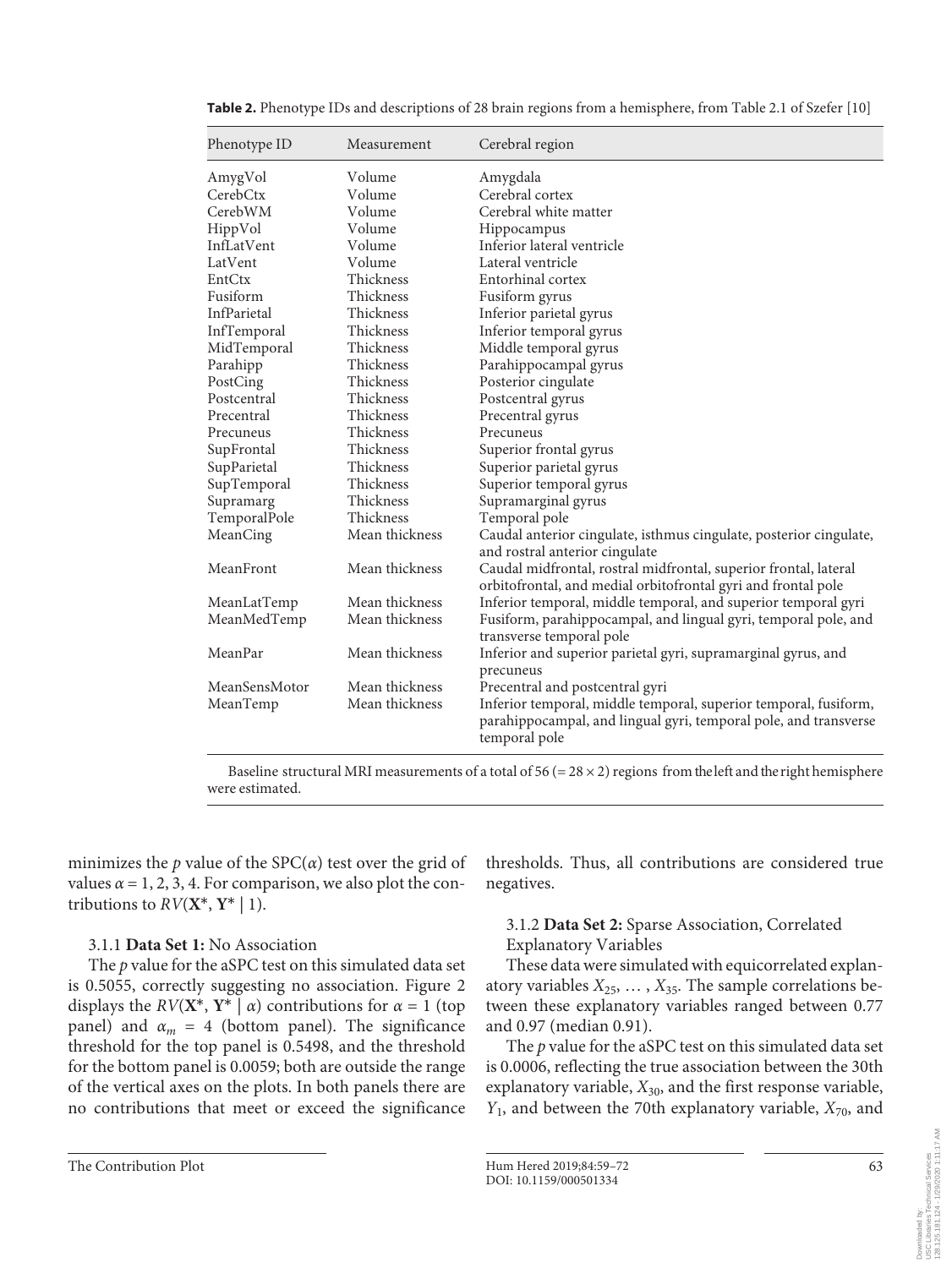

**Fig. 2.** Simulation results for data set 1 (null hypothesis). The top panel shows contributions to  $RV(X^*, Y^* | 1)$  and the bottom panel shows the contribution plot (contributions to  $RV(X^*, Y^* | \alpha_m)$  with  $\alpha_m = 4$ ).

the 10th response variable,  $Y_{10}$ . The  $RV(X^*, Y^* | \alpha)$  contributions for  $\alpha = 1$  and  $\alpha_m = 2$  are shown in Figure 3. The broad peak of the signal toward the left end of the horizontal axes of the plots reflects the truly associated *X*30. In addition to a signal at  $X_{30}$ , other explanatory variables that are correlated with  $X_{30}$  have comparably sized contributions, as predicted by equation 6. In particular, combining the data-generating model with the equation for the contributions (equation 6) we obtain:

$$
C_i^* = \sum_{l=1}^{25} \left\{ \beta_{il}^* + \sum_{k' \neq i} \beta_{k'l}^* \text{cor} \left( X_i^*, X_{k'}^* \right) \right\}^2.
$$

From the equation above, one can argue that  $C_{30}^* = 1$  and  $C_i^* = 0.81$  for  $i = 25, ..., 29, 31, ..., 35$ . Thus we expect the observed peak of contributions at the 30th variable, surrounded by subpeaks of about 80% peak height from indices 25–35. The narrow peak near the middle of the horizontal axes in Figure 3 reflects the truly associated  $X_{70}$ , which is not correlated with any of the other explanatory variables.

## 3.1.3 **Data Set 3:** Sparse Association, Correlated Response Variables

For this data set, the response variables  $Y_1, \ldots, Y_{15}$  are constructed from equicorrelated errors *E*1, … , *E*15. Response variable  $Y_1$  is linearly related to explanatory variable  $X_{30}$ , but  $Y_2$ , ...,  $Y_{15}$  are not related to any of the explanatory variables. The linear trend in  $Y_1$  reduces its correlation with  $Y_2, \ldots, Y_{15}$ : sample correlations between  $Y_1$ and responses  $Y_2, \ldots, Y_{15}$  ranged from 0.50 to 0.71 (median 0.68), while sample correlations among  $Y_2, \ldots, Y_{15}$ ranged from 0.71 to 0.95 (median 0.92).

The *p* value for the aSPC test on this simulated data set is 0.0008, reflecting the true association between  $X_{30}$  and *Y*<sub>1</sub> and between *X*<sub>70</sub> and *Y*<sub>10</sub>. The *RV*( $\mathbf{X}^*$ ,  $\mathbf{Y}^*$  | *α*) contributions for  $\alpha = 1$  and  $\alpha_m = 3$  are shown in Figure 4. For contributions to  $RV(X^*, Y^* | 1)$ , the significance threshold is 1.7055. In the top panel, we see that none of the contributions exceed this threshold. The increased threshold in data set 3 compared to data set 2 is a consequence of the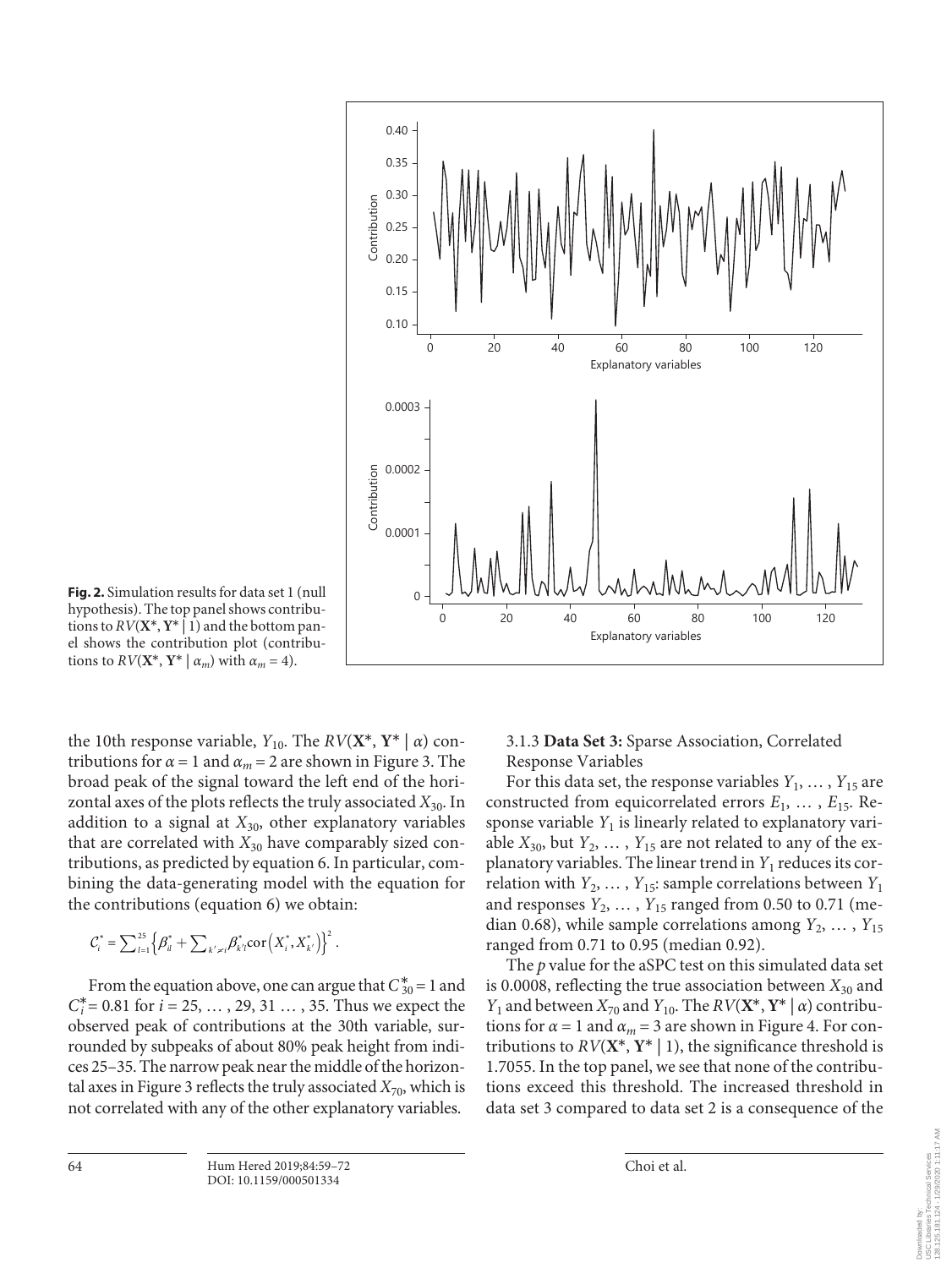

**Fig. 3.** Simulation results for data set 2 (correlated explanatory variables). The top panel shows contributions to *RV*(**X**\*, **Y**\* | 1) and the bottom panel shows the contribution plot (contributions to *RV*(**X**\*, **Y**<sup>\*</sup>  $\alpha_m$  with  $\alpha_m = 2$ ). The horizontal line indicates the 95th percentile of the maximum contributions under the permutation null distribution.

increased variance in the contributions  $\hat{C}_k^*(\alpha) = \sum_{l=1}^q \text{cor}^{2\alpha}$  $(X_k^*, Y_l^*)$  resulting from positive dependence between response variables. In the top panel of Figure 4, the peak signal is at  $X_{100}$ , which is not truly associated with any of the response variables. By contrast, in the contribution plot of the bottom panel, the contributions of the two truly associated variables do exceed the threshold.

The top panel in Figure 5 breaks down the signal at  $X_{100}$  into its squared sample correlation components, cor<sup>2</sup>( $X_{100}^*$ ,  $Y_{.l}^*$ ). The variable  $X_{100}$  appears to be modestly associated with the correlated responses  $Y_2, \ldots, Y_{15}$ , with the highest pairwise correlation being between  $X_{100}$  and *Y*<sub>11</sub>, even though the true population correlations between  $X_{100}$  and these  $Y_i$ 's are zero. Essentially, we have one modest sample correlation, by chance, repeated 14 times due to the correlation between the 14 variables *Y*<sub>2</sub>, ..., *Y*<sub>15</sub>. The accumulation of these modest sample correlations leads to the relatively large contribution for  $X_{100}$  in the top panel of Figure 4. The bottom panel of Figure 5 shows the squared sample correlations  $\text{cor}^2(X_{.30}^*, Y_{.l}^*),$ 

where  $cor^2(X_{.30}^*, Y_{.1}^*)$  reflects a true association. As predicted by equation 6, the indirect associations between  $X_{30}$  and  $Y_2$ , ...,  $Y_{15}$  (due to the modest correlation between  $Y_1$  and  $Y_2, \ldots, Y_{15}$  do not play a role in determining the contribution of these response variables.

#### 3.1.4 Summary of Simulated Data Analyses

The contribution plot is intended as a post hoc investigation of an association between multiple explanatory variables and multiple response variables, to identify particular explanatory variables that may be responsible for the linear association with response variables. Our simulated data examples illustrate two main points about the contribution plot. First, correlation between explanatory variables can widen the peak of a signal, making it difficult to pinpoint the particular variable(s) driving an association. Second, increasing the variance of the contributions, either through correlation between the responses or through increasing the number of responses (results not shown), can obscure the signal. However, raising squared

Downloaded by: USC Libraries Technical Services 128.125.181.124 - 1/29/2020 1:11:17 AM

Libraries Technical Services<br>125.181.124 - 1/29/2020 1:11:17 AM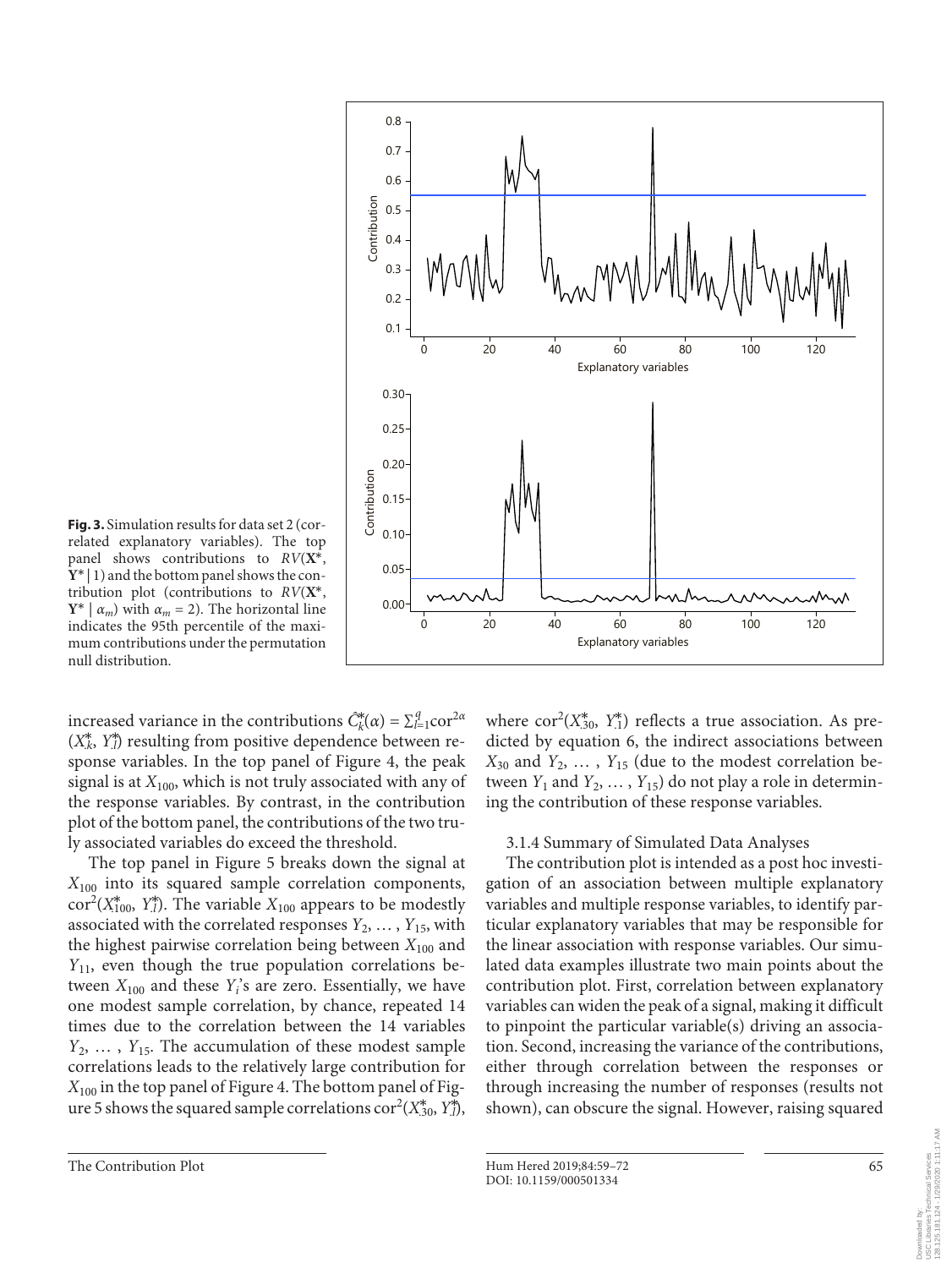

**Fig. 4.** Simulation results for data set 3 (correlated response variables). The top panel shows contributions to *RV*(**X**\*, **Y**\* | 1) and the bottom panel shows the contribution plot (contributions to  $RV(X^*, Y^* | \alpha_m)$  with  $\alpha_m$  = 3). The horizontal line in the lower panel indicates the 95th percentile of the maximum contributions under the permutation null distribution.

correlations to a power can counteract this increase in variance and may allow us to identify the explanatory variables that are responsible for an association.

#### *3.2 ADNI Data Results*

The aSPC test of association between the genetic and phenotypic variables gives a *p* value of 0.0154. The contribution plot may therefore be viewed as a post hoc investigation of the significant overall association. To select the power  $\alpha_m$  for the contribution plot, we calculate *p* values for SPC(*α*) tests. The *p* values are 0.683, 0.323, 0.062, and 0.008 for  $\alpha = 1, 2, 3$ , and 4, respectively, leading to  $\alpha_m = 4$ .

Figure 6 shows the contribution plot  $(\alpha_m = 4)$ . The SNPs on the *x* axis are sorted by chromosome number and base pair location. The spike above the permutationbased threshold is a strong signal of a linear association that comes from SNP *rs16871157* within the *NEDD9* gene on chromosome 6.

We can further decompose the contribution of *rs16871157* by brain region. The results are shown in Figure 7, where the *y* axis represents the individual sample correlation to the power of 8 between *rs16871157* and the 56 brain regions. Comparing the two panels of the figure, we see that the correlations in the right hemisphere are stronger than those in the left hemisphere, but that the patterns of association are very similar. Overall, it appears that *rs16871157* is associated with measures of cortical thickness, particularly in the temporal lobe of the brain (phenotype MeanTemp).

Scatterplots of adjusted MeanTemp and MeanLat-Temp thickness by *rs16871157* genotypes are shown in Figure 8 for both the left and the right hemisphere. In both hemispheres, the distribution of adjusted cortical thickness in CN subjects with the variant allele at *rs16871157* is shifted towards negative values compared to the distribution in CN subjects with two copies of the wild-type allele, which is centered at zero. Thus, the presence of the variant allele at *rs16871157* is associated with reduced cortical thickness in CN subjects.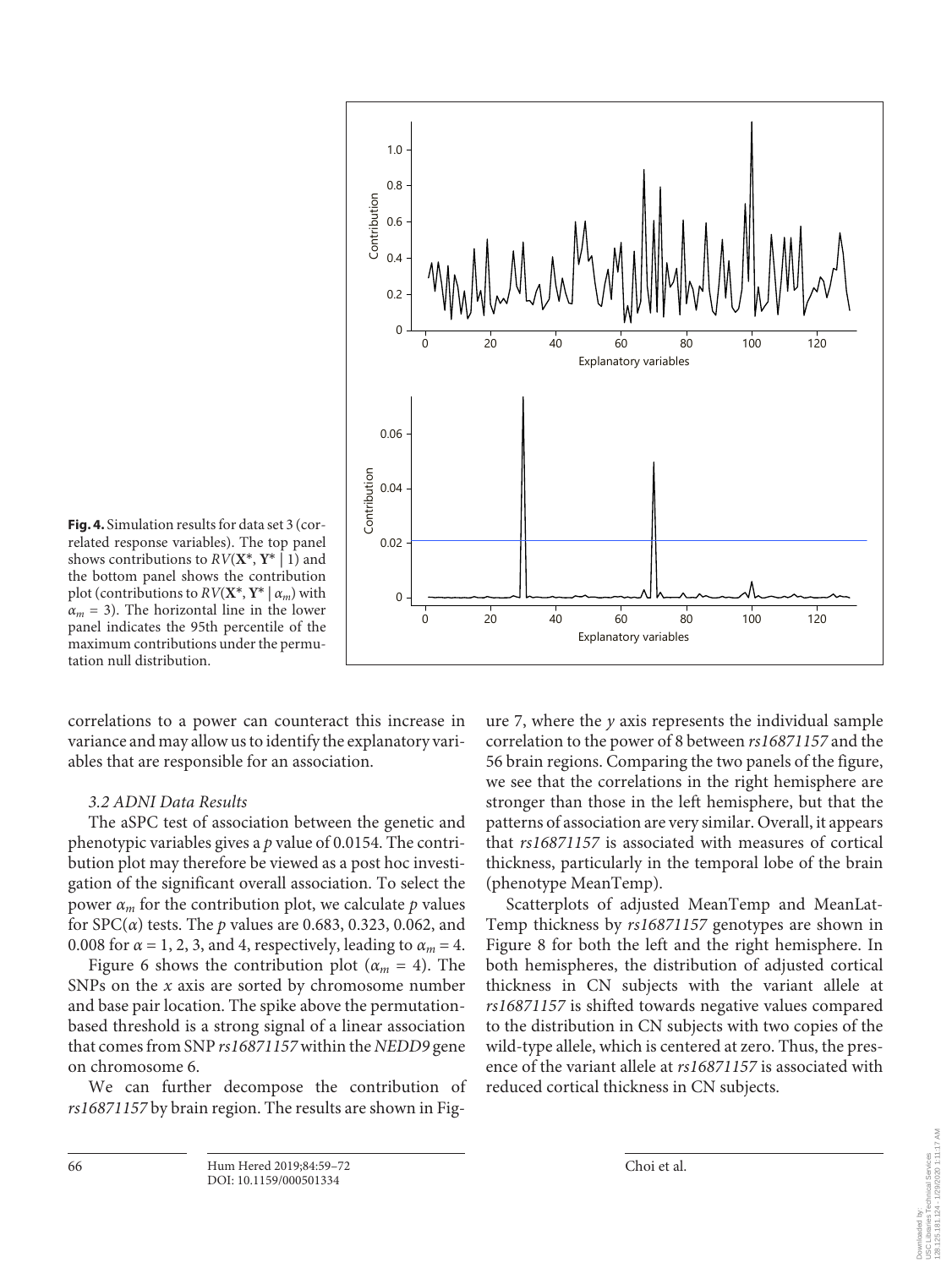





**Fig. 6.** Contribution plot of standardized genomic data on 493 single nucleotide polymorphisms (SNPs) and 56 brain regions with  $\alpha = 4$ .

## **4 Discussion**

Measures of multivariate correlation are used in fields such as neurogenetics to find an association between a multivariate phenotype and a vector of explanatory variables. After an association is found, it may be of interest to identify the explanatory variables that are primarily responsible for the signal. In this report we have developed

Downloaded by: USC Libraries Technical Services 128.125.181.124 - 1/29/2020 1:11:17 AM

Downloaded by:<br>USC Libraries Technical Services<br>128.125.181.124 - 1/29/2020 1:11:17 AM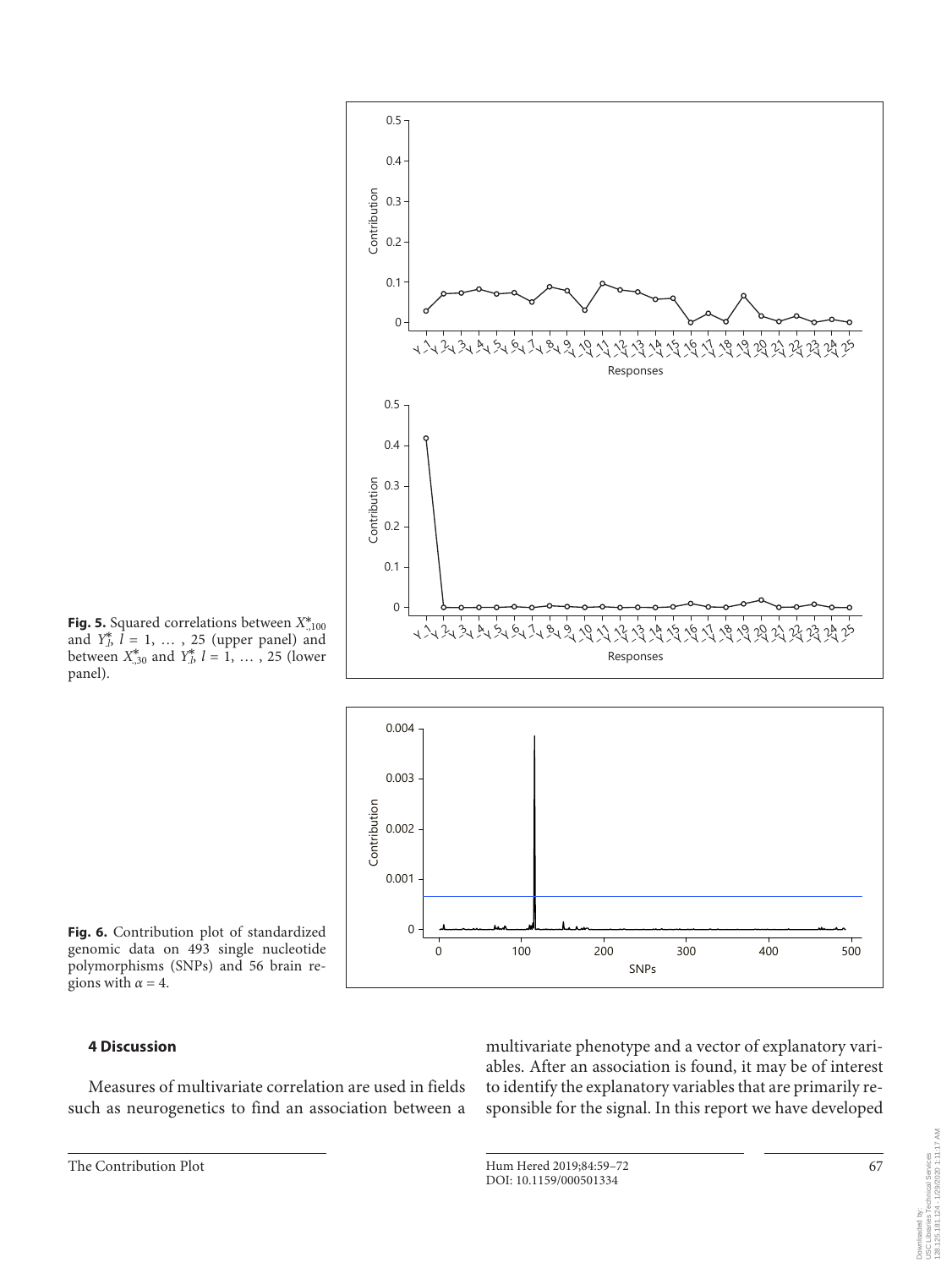

**Fig. 7.** Contributions of *rs16871157* to brain regions in the left hemisphere (upper panel) and the right hemisphere (lower panel).

such a post hoc procedure and applied it to data from the ADNI-1 study. The contribution plot decomposes the RV coefficient into contributions from each explanatory variable and displays them graphically. A significance threshold determined by a permutation procedure may be added to the plot. Explanatory variables with contributions above the threshold are considered noteworthy.

Analyses of simulated data sets demonstrated two main points about the contribution plot. First, localization of the particular variables driving an association is more difficult when there is correlation between explanatory variables than when explanatory variables are uncorrelated. Second, shrinking contributions by raising the squared component correlations to a power reduces their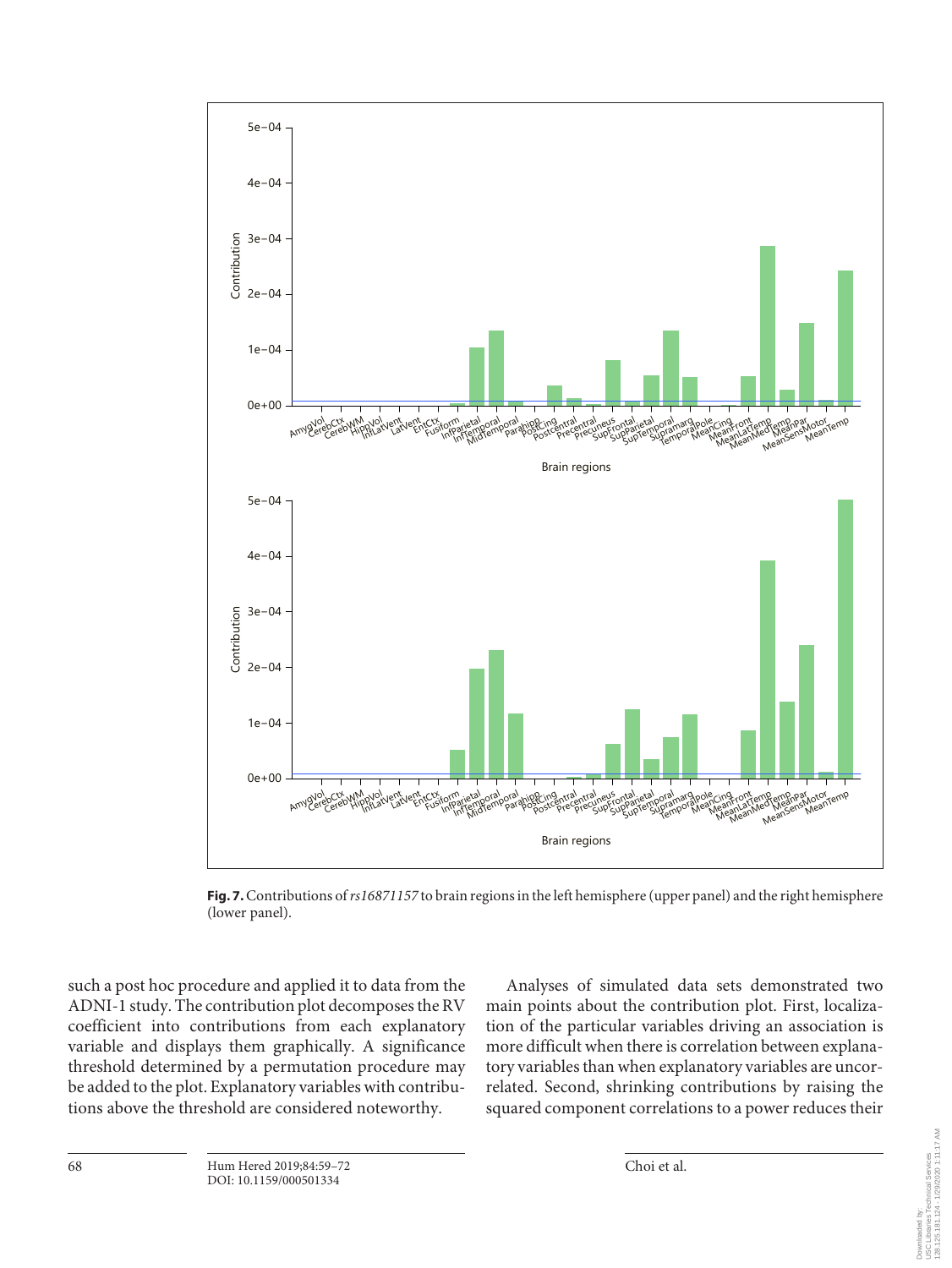

**Fig. 8.** Upper panels: scatterplots of adjusted MeanTemp versus adjusted *rs16871157* genotype. Lower panels: scatterplots of MeanLatTemp versus adjusted *rs16871157* genotype. Adjustments are for ancestry and APOE genotype. The left and right panels are for the left and the right hemisphere, respectively.

variance and can reveal truly associated explanatory variables that would otherwise be hidden.

We applied the contribution plot to the data on CN subjects from the ADNI-1 study. The aSPC test for correlation between SNP genotypes and phenotypes of brain regions of interest was significant ( $p = 0.0154$ ). The contribution plot suggested a sparse signal, driven by a single SNP, *rs16871157*, within the *NEDD9* (neural precursor cell expressed, developmentally down-regulated 9) gene on chromosome 6. *rs16871157* is in an intron of the *NEDD9* gene and has no known function. Our results suggest that the variant allele at *rs16871157* is associated with reduced cortical thickness in CN subjects. Reduced cortical thickness is associated with symptom severity in mild cognitive impairment and early AD, and has been observed in CN patients with amyloid binding [[1](#page-12-0)[2\]](#page-12-1).

<span id="page-10-0"></span>Much of the research to date on *NEDD9* has focused on the association between variation in the gene and different cancers [e.g., [1](#page-12-0)[3\]](#page-12-2), but the protein product of *NEDD9* is also involved in brain development. For example, Vogel et al. [[1](#page-12-0)[4](#page-12-3)] found that the *NEDD9* protein plays a role in neuronal differentiation. In AD research, the SNP *rs760678* in *NEDD9* was found to be associated with late-

Downloaded by: USC Libraries Technical Services 128.125.181.124 - 1/29/2020 1:11:17 AM

Libraries Technical Services<br>125.181.124 - 1/29/2020 1:11:17 AM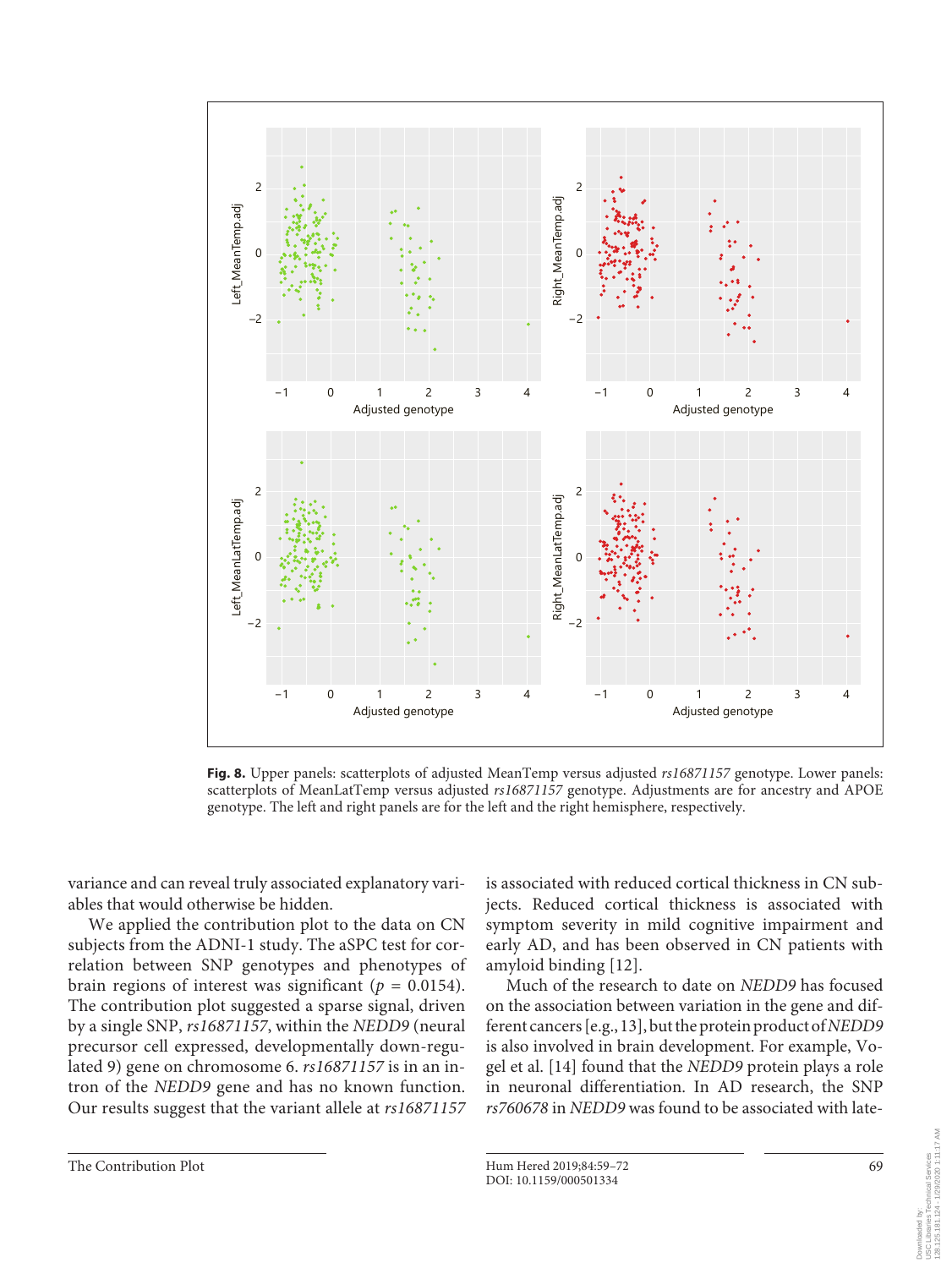onset AD [[1](#page-12-0)[5\]](#page-12-4). However, we note that the phenotypes associated with *rs760678* and *rs16871157* are quite different (late-onset AD vs. baseline cortical thickness) and the two SNPs are in linkage equilibrium in Caucasian populations (estimated  $R^2$  < 0.01 in Caucasian populations according to the online tool LDlink [\[1](#page-12-0)[6\]](#page-12-5)).

A reviewer asked about the connection between the contribution plot and sparse canonical correlation analysis [\[1](#page-12-0)[7,](#page-12-6) [1](#page-12-0)[8\]](#page-12-7). In canonical correlation analysis [\[1](#page-12-0)[9\]](#page-12-8), the first *k* pairs of *X*- and *Y*-canonical variates are given by **X**\**M* and **Y**\**L*, where **X**\* and **Y**\* are column-standardized versions of **X** and **Y**, *M* is the  $p \times k$  loading matrix for **X**<sup>\*</sup>, and *L* is the  $q \times k$  loading matrix for  $Y^*$ . The matrices *M* and *L* are obtained by maximizing the RV coefficient *RV*(**X**\**M*, **Y**\**L*) [[4\]](#page-12-3). Our work on the contribution plot suggests an alternative criterion function to maximize, namely,  $RV(X^*M, Y^*L | \alpha_m)$ , where  $\alpha_m$  is the power that minimizes the *p* value of the test based on the generalized RV coefficient  $RV(X^*, Y^* | \alpha)$  in equation 9. In the resulting canonical pairs, *X* and *Y* variables with low-magnitude correlations are downweighted but not excluded. By contrast, in the canonical pairs from sparse canonical correlation analysis, *X* and *Y* variables with low-magnitude correlations tend to be excluded. Both approaches shrink the loadings in canonical correlation analysis but in different ways. Further investigation and comparison of these contrasting approaches to shrinking the loadings is a direction for future research.

The contribution plot can be extended to the case where study subjects are differentially weighted. The sample for our study was a population sample of CN subjects, and they were all equally weighted. If instead we had used the entire ADNI-1 sample, which is enriched with MCI and AD subjects, we would need to correct for the sampling bias by computing weighted covariances or correlations, where the weights are inversely proportional to the probability that each subject is included in the sample [[2](#page-12-1)0]. The contribution plot in terms of weighted covariance would be of the same form (see Choi [[6](#page-12-5)], Appendix A, for details). Differential weighting also allows one to combine data from different studies whose sampling designs may differ. Note also that the contributions depend only on summary statistics (pairwise correlations), which makes metaanalysis of summary statistics from multiple studies possible. Such a meta-analysis approach may be useful for data from consortia, such as the ENIGMA Consortium [[2](#page-12-1)[1\]](#page-12-0). Investigating the properties of the contribution plot for unequally weighted subjects and meta-analysis is an area for future work.

## **Appendix**

## *R Code to Implement the Contribution Plot [[7](#page-12-6), [22\]](#page-12-1)*

The contribution plot is intended as a *post hoc* procedure that is applied after a significant adaptive sum of powered correlations (aSPC) test [7]. The aSPC test is implemented in the *aSPC*() function from the package of the same name [22]. *aSPC ( )* takes two multivariate data frames and a grid of <sup>α</sup> values as input, and returns for each <sup>α</sup> the *p*-value for the hypothesis test based on the *RV* (*X*\*, *Y*\*  $\alpha$ ) statistic (equation 9). For the contribution plot, we choose the power with minimum *p*-value over the grid.

For the chosen  $\alpha$  we calculate the contributions of each explanatory variable to the  $RV(X^*, Y^* | \alpha)$ statistic and the significance threshold, respectively, with the *EstContribution()* and *Threshold()* functions given below. The contribution plot can then be created with the generic *plot()* function in R, as illustrated below.

*EstContribution=function(X, Y, alpha=1){*

- *# Input: Data matrices X and Y, and the power alpha*
- *# Output: A vector of contribution of each explanatory variable*
- *# to the RV(X,Y| \alpha) statistic*
- *#*

*# 1. Generate a matrix of powered covariances between columns of X and Y Cov=(cov(X,Y)^(2))^alpha*

*# 2. For each explanatory variable, sum the powered correlations. Contr=apply(Cov, 1, sum)*

*return(Contr)*

```
}
```
*Threshold=function(X, Y, alpha=1, level=0.95, nrep=100){*

*# Input: Data matrices X and Y, the power alpha and the number of*

*# permutation replicates for the permutation test.*

*# Output: The threshold.*

*#*

*# Initialize a vector to hold max contribution for each permutation*

*maxs = rep(NA,nrep)*

*for(i in 1:nrep){*

*# record all the maximum contributions based under the estimated*

*# permutation distribution*

*maxs[i]=max(EstContribution(X[sample(1:nrow(X)),], Y, alpha=alpha))*

*# print the process at every 25%*

*if(i%%(0.25\*nrep)==0){*

*print(paste0("<Obtaining Threshold> ", i/nrep\*100, "% done))*

```
}
}
```
*# obtain the threshold value*

*return(quantile(maxs, level))*

*}*

*# Call to plot() to plot the contributions and threshold.*

*plot(EstContribution(X, Y, alpha=1), type='l', main="X and Y (alpha=1)",*

*xlab="Explanatory Variables", ylab="Contribution",*

```
cex=1.3, cex.lab=1.3, cex.axis=1.3, cex.main=2.5, cex.sub=1.3)
         abline(a=Threshold(X, Y, alpha=1),b=0,col="blue")
```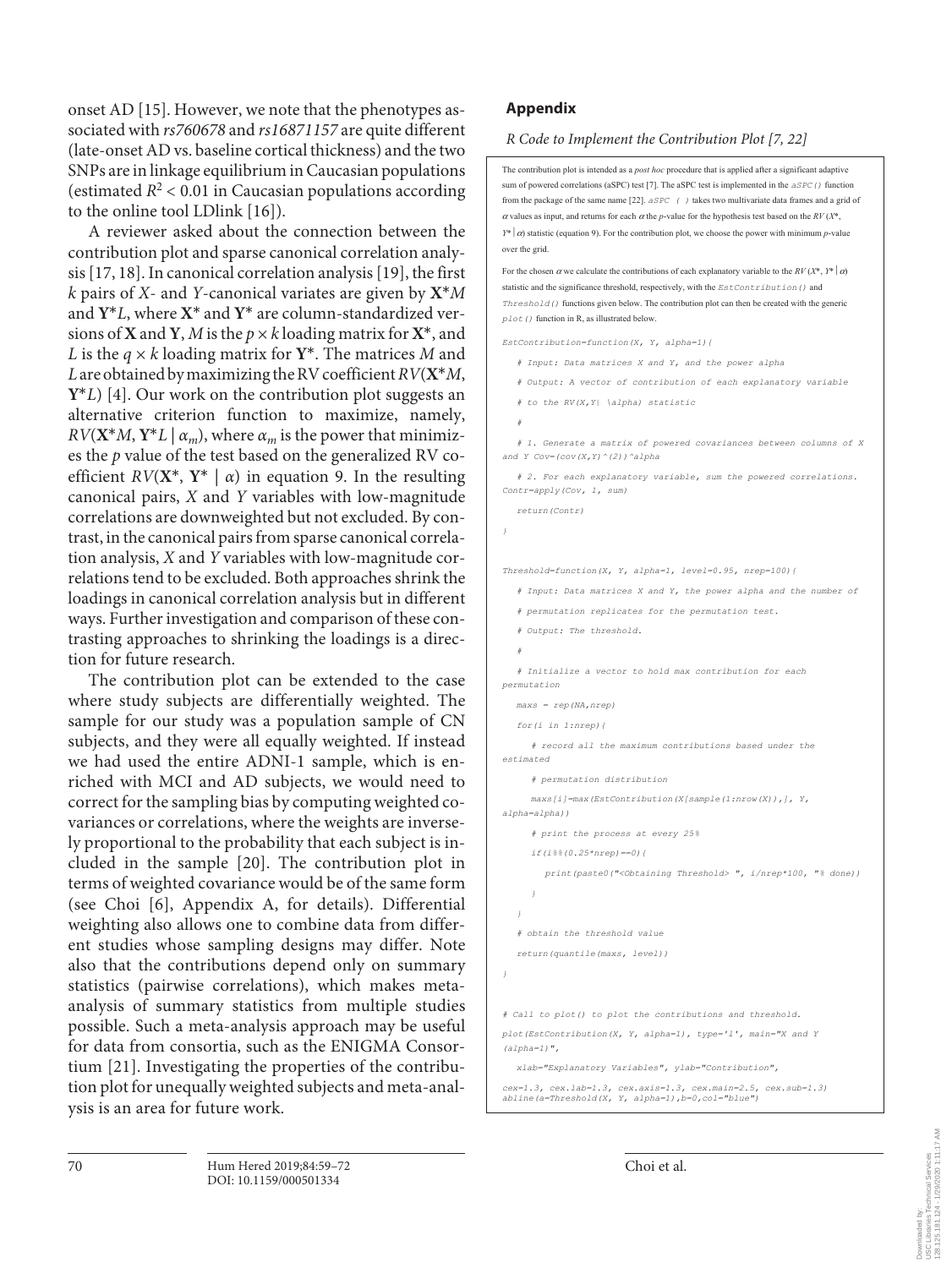#### **Acknowledgments**

The authors would like to thank Elena Szefer for preparing the genetic data.

#### **Statement of Ethics**

The authors have no ethical conflicts to disclose.

#### **Disclosure Statement**

The authors have no conflicts of interest to declare.

#### **Funding Sources**

Data collection and sharing for this project was funded by the ADNI (National Institutes of Health Grant U01 AG024904) and DOD ADNI (Department of Defense award No. W81XWH-12-2-0012). The ADNI is funded by the National Institute on Aging, the National Institute of Biomedical Imaging and Bioengineering, and through generous contributions from the following: AbbVie; Alzheimer's Association; Alzheimer's Drug Discovery Foundation; Araclon Biotech; BioClinica, Inc.; Biogen; Bristol-Myers Squibb Company; CereSpir, Inc.; Cogstate; Eisai, Inc.; Elan Pharmaceuticals, Inc.; Eli Lilly and Company; EuroImmun; F. Hoffmann-La Roche Ltd and its affiliated company Genentech,

Inc.; Fujirebio; GE Healthcare; IXICO Ltd.; Janssen Alzheimer Immunotherapy Research & Development, LLC; Johnson & Johnson Pharmaceutical Research & Development LLC; Lumosity; Lundbeck; Merck & Co., Inc.; Meso Scale Diagnostics, LLC; NeuroRx Research; Neurotrack Technologies; Novartis Pharmaceuticals Corporation; Pfizer, Inc.; Piramal Imaging; Servier; Takeda Pharmaceutical Company; and Transition Therapeutics. The Canadian Institutes of Health Research are providing funds to support ADNI clinical sites in Canada. Private sector contributions are facilitated by the Foundation for the National Institutes of Health (www.fnih.org). The grantee organization is the Northern California Institute for Research and Education, and the study is coordinated by the Alzheimer's Therapeutic Research Institute at the University of Southern California. ADNI data are disseminated by the Laboratory for Neuro Imaging at the University of Southern California.

This work is based on J.C.'s MSc thesis supervised by B.M. and was supported in part by the Natural Sciences and Engineering Research Council of Canada.

#### **Author Contributions**

J.C. developed and implemented the statistical methods and drafted the manuscript; D.L. prepared the phenotype data; M.F.B. supervised data acquisition and preparation of the phenotype data; J.G. developed the statistical methods, supervised preparation of the genotype data, and drafted the manuscript; B.M. developed the statistical methods and drafted the manuscript. All authors revised the manuscript and approved the final version.

#### **References**

- <span id="page-12-0"></span>[1](#page-0-0) Alzheimer's Association. 2017 Alzheimer's disease facts and figures. [Alzheimers Dement](https://www.karger.com/Article/FullText/501334?ref=1#ref1). 2017;13(4):325–73.
- <span id="page-12-1"></span>[2](#page-1-0) Weiner MW, Veitch DP, Aisen PS, Beckett LA, Cairns NJ, Green RC, et al.; Alzheimer's Disease Neuroimaging Initiative. The Alzheimer's Disease Neuroimaging Initiative: a review of papers published since its inception. [Alzheimers Dement.](https://www.karger.com/Article/FullText/501334?ref=2#ref2) 2013 Sep;9(5):e111–94.
- <span id="page-12-2"></span>[3](#page-1-1) Szefer E, Lu D, Nathoo F, Beg MF, Graham J; Alzheimer's Disease Neuroimaging Initiative. Multivariate association between single-nucleotide polymorphisms in AlzGene linkage regions and structural changes in the brain: discovery, refinement and validation. [Stat](https://www.karger.com/Article/FullText/501334?ref=3#ref3) [Appl Genet Mol Biol.](https://www.karger.com/Article/FullText/501334?ref=3#ref3) 2017 Nov;16(5-6):349– 65.
- <span id="page-12-3"></span>[4](#page-1-2) Josse J, Holmes S. Measuring multivariate association and beyond. [Stat Surv](https://www.karger.com/Article/FullText/501334?ref=4#ref4). 2016;10(0): 132–67.
- <span id="page-12-4"></span>[5](#page-1-3) Escoufier Y. Le traitement des variables vectorielles. [Biometrics](https://www.karger.com/Article/FullText/501334?ref=5#ref5). 1973;29(4):751–60.
- <span id="page-12-5"></span>[6](#page-2-0) Choi J. [Decomposing the RV coefficient to](https://www.karger.com/Article/FullText/501334?ref=6#ref6) [identify genetic markers associated with](https://www.karger.com/Article/FullText/501334?ref=6#ref6) [changes in brain structure](https://www.karger.com/Article/FullText/501334?ref=6#ref6) [Master's thesis]. Burnaby, BC: Simon Fraser University; 2018.
- <span id="page-12-6"></span>[7](#page-2-1) Xu Z, Xu G, Pan W; Alzheimer's Disease Neuroimaging Initiative. Adaptive testing for association between two random vectors in moderate to high dimensions. [Genet Epide](https://www.karger.com/Article/FullText/501334?ref=7#ref7)[miol.](https://www.karger.com/Article/FullText/501334?ref=7#ref7) 2017 Nov;41(7):599–609.
- <span id="page-12-7"></span>[8](#page-2-2) R Core Team. [R: A Language and Environ](https://www.karger.com/Article/FullText/501334?ref=8#ref8)[ment for Statistical Computing](https://www.karger.com/Article/FullText/501334?ref=8#ref8). Vienna, Austria: R Foundation for Statistical Computing; 2017.
- <span id="page-12-8"></span>[9](#page-3-0) Saykin AJ, Shen L, Foroud TM, Potkin SG, Swaminathan S, Kim S, et al.; Alzheimer's Disease Neuroimaging Initiative. Alzheimer's Disease Neuroimaging Initiative biomarkers as quantitative phenotypes: genetics core aims, progress, and plans. [Alzheimers De](https://www.karger.com/Article/FullText/501334?ref=9#ref9)[ment.](https://www.karger.com/Article/FullText/501334?ref=9#ref9) 2010 May;6(3):265–73.
- [10](#page-3-1) Szefer EK. [Joint analysis of imaging and ge](https://www.karger.com/Article/FullText/501334?ref=10#ref10)[nomic data to identify associations related to](https://www.karger.com/Article/FullText/501334?ref=10#ref10) [cognitive impairment](https://www.karger.com/Article/FullText/501334?ref=10#ref10) [Master's thesis]. Burnaby, BC: Simon Fraser University; 2014.
- [11](#page-3-2) Wang H, Nie F, Huang H, Kim S, Nho K, Risacher SL, et al.; Alzheimer's Disease Neuroimaging Initiative. Identifying quantitative trait loci via group-sparse multitask regression and feature selection: an imaging genetics study of the ADNI cohort. [Bioinformatics.](https://www.karger.com/Article/FullText/501334?ref=11#ref11) 2012 Jan;28(2):229–37.
- [12](#page-10-0) Dickerson BC, Bakkour A, Salat DH, Feczko E, Pacheco J, Greve DN, et al. The cortical signature of Alzheimer's disease: regionally specific cortical thinning relates to symptom severity in very mild to mild AD dementia and is detectable in asymptomatic amyloid-positive individuals. [Cereb Cortex](https://www.karger.com/Article/FullText/501334?ref=12#ref12). 2009 Mar; 19(3):497–510.
- 13 Izumchenko E, Singh MK, Plotnikova OV, Tikhmyanova N, Little JL, Serebriiskii IG, et al. NEDD9 promotes oncogenic signaling in mammary tumor development. [Cancer Res.](https://www.karger.com/Article/FullText/501334?ref=13#ref13) 2009 Sep;69(18):7198–206.
- 14 Vogel T, Ahrens S, Büttner N, Krieglstein K. Transforming growth factor β promotes neuronal cell fate of mouse cortical and hippocampal progenitors in vitro and in vivo: identification of Nedd9 as an essential signaling component. [Cereb Cortex.](https://www.karger.com/Article/FullText/501334?ref=14#ref14) 2010 Mar;20(3): 661–71.
- 15 Wang Y, Bi L, Wang H, Li Y, Di Q, Xu W, et al. NEDD9 rs760678 polymorphism and the risk of Alzheimer's disease: a meta-analysis. [Neurosci Lett.](https://www.karger.com/Article/FullText/501334?ref=15#ref15) 2012 Oct;527(2):121–5.

128.125.181.124 - 1/29/2020 1:11:17 AM